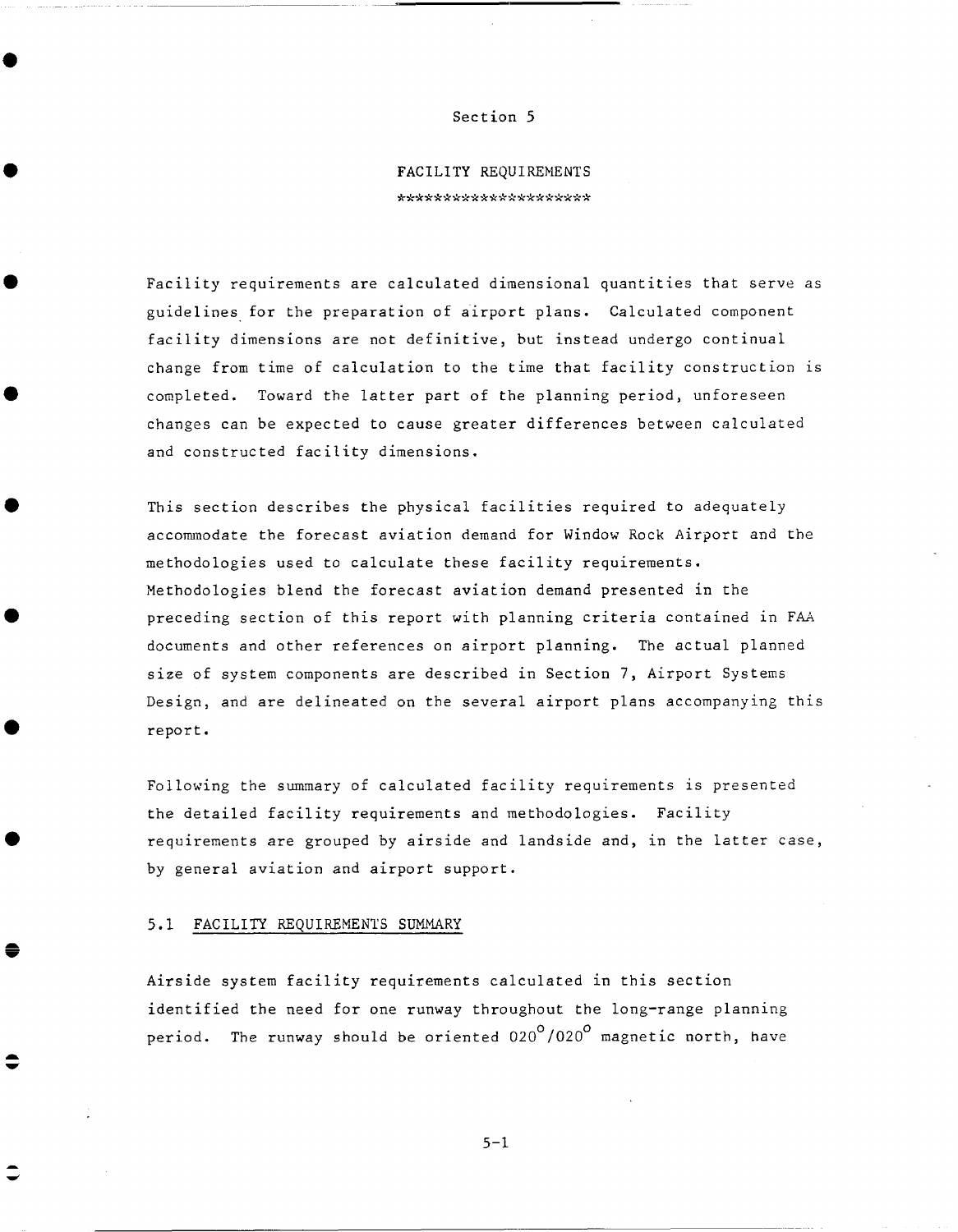a length of 64750 feet, a width of I00 feet, and a pavement bearing strength of 60,000 pounds single-wheel loading. Air navigation aids required include two-box visual approach slope indicator (VASI-2) lights for both runway ends, medium-intensity runway lighting (MIRL), and non-precision instrument (NPI) runway marking. A summary of the facility requirements is presented in Exhibit 5-1.

Landside facility requirement calculations project the need for one fixed-base operator during the short- and intermediate-range planning periods and, potentially, a second FBO during the long-range planning period. Facility requirements for the purpose of facilities planning were calculated for each FBO independently. The combined facility requirements for the Navajo Tribe and both fixed-based operators show a need for 21 automobile parking spaces in 1985, growing to 78 by 2000, and a terminal building, growing from 784 square feet in 1985 to 2,940 square feet by 2000. Required for the indoor storage of aircraft are tee hangars and one conventional hangar for each fixed-base operator and for the Navajo Department of Air Transportation, conventional hangars to be used for performance of maintenance services. Tie-down positions required for the outdoor storage of aircraft are estimated to grow from 21 in 1985 to 156 in 2000.

The only foreseen airport support facility requirement is a common fuel farm to provide for the underground storage of aviation fuel.

#### 5.2 AIRSIDE SYSTEM

The airside system is comprised of all facilities supporting the transition of aircraft between the parking apron or hangar storage facilities and enroute flight. Facilities that normally support the transition are runways and associated taxiways and air navigational aids. The succeeding analysis calculates runway and air navigational aid requirements, followed by an analysis of the terminal airspace and identification of the need for additional airfield capacity.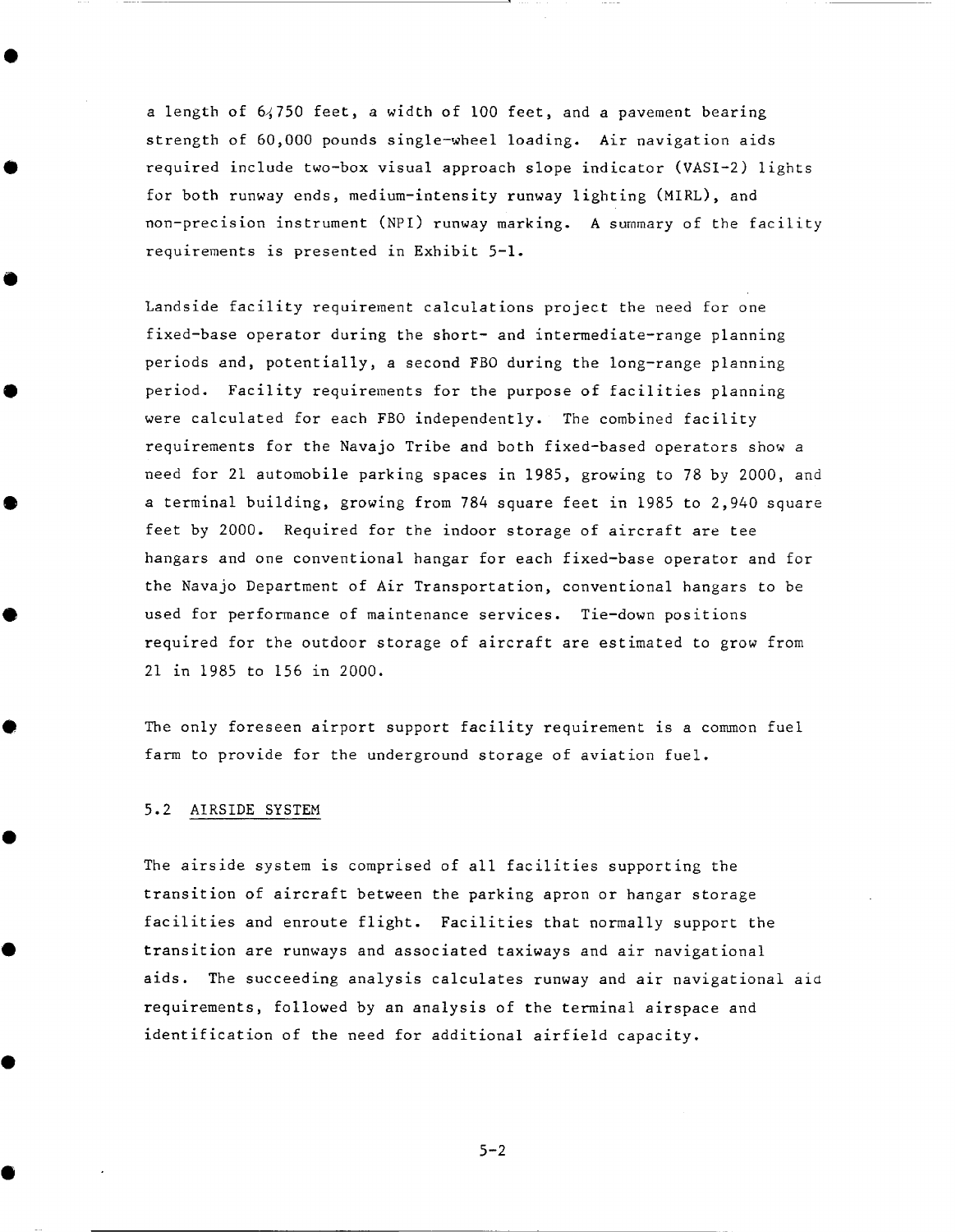# FACILITY REQUIREMENTS

|                           | AIRSIDE SYSTEM  |                 |               |
|---------------------------|-----------------|-----------------|---------------|
|                           | 1981-1985       | 1986-1990       | 1991-2000     |
| AIRFIELD                  |                 |                 |               |
| Runway 02/20              |                 |                 |               |
| Length (feet)             | 6,750           | 6,750           | 6,750         |
| Width (feet)              | 80              | 80              | 100           |
| Strength (pounds)         | 33,000          | 33,000          | 60,000        |
| AIR NAVIGATION AIDS       |                 |                 |               |
| Approach Aids             | None            | None            | None          |
| Approach Lights Rwy 02    | $VASI-2$        | $VASI-2$        | $VASI-2$      |
| Rwy 20                    | $VASI-2$        | $VASI-2$        | $VASI-2$      |
| Runway Lights             | MIRL            | <b>MIRL</b>     | MIRL          |
| Runway Marking            | <b>NPI</b>      | NP <sub>I</sub> | NPI           |
| OPERATIONAL CAPACITY      |                 |                 |               |
| Practical Annual Capacity | 166,000         | 166,000         | 166,000       |
| Practical Hourly - VFR    | 118             | 118             | 118           |
| Practical Hourly - IFR    | 53              | 53              | 53            |
| HAT/VIS Runway 02         | 860/1 1/4       | $860/1$ 1/4     | $860/1$ 1/4   |
| HAT/VIS Runway 20         | $860/1$ 1/4     | $860/1$ 1/4     | $860/1$ $1/4$ |
|                           | LANDSIDE SYSTEM |                 |               |
| Fixed Base Operations     | $\mathbf{1}$    | 1               | $\mathbf{1}$  |
| Automobile Parking Spaces | 21              | 33              | 78            |

 $5 - 3$ 

746 1,172 2,343 784 1,225 2,940

 $\hat{\mathbf{z}}$ 

Automobile Parking Area (SY)

Terminal Building (SF)

●

Q

3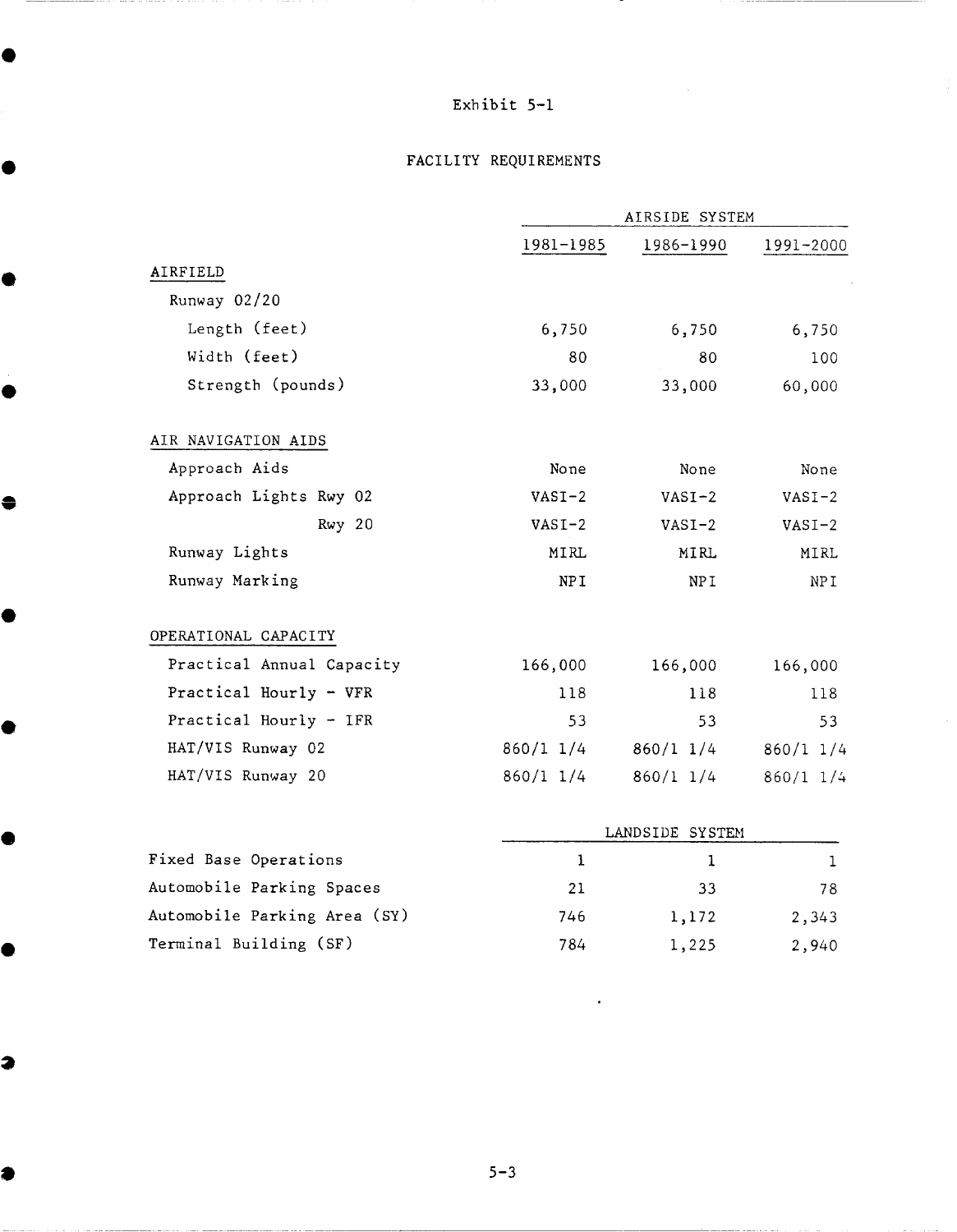# Exhibit 5-1 (Continued)

| Conventional Hangars                | 2  | 2  |     |
|-------------------------------------|----|----|-----|
| Conventional Hangar Aircraft Spaces | 18 | 18 | 27  |
| Tee Hangars                         | 13 | 23 | 60  |
| Total Indoor Storage Spaces         | 22 | 32 | 78  |
| Outdoor Tiedown Positions           | 21 | 33 | 78  |
| Total Aircraft Parking Positions    | 43 | 65 | 156 |

Source: PRC Speas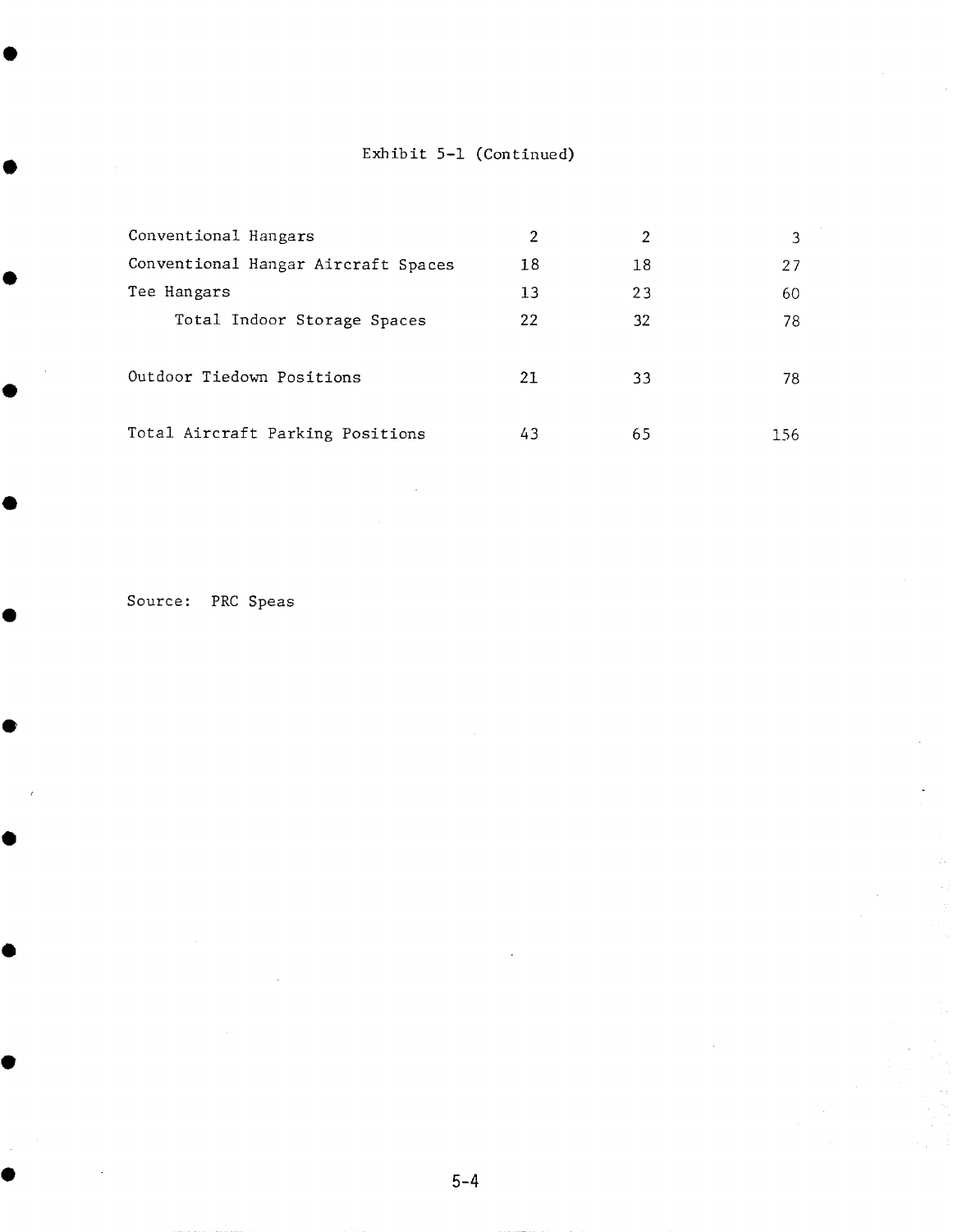### 5.2.1 Runway Requirements

Three dimensional criteria are normally specified for planning primary, parallel and crosswind runways. These are pavement length, width and bearing strength. Runway requirements are calculated for general aviation airports according to the airport's projected operational role. The operational role is defined using current Federal Aviation Administration criteria.

Forecasts of aviation activity for Window Rock suggest that the operational role of the airport will be "General Utility" through 1995, with a need for a "Basic Transport" facility by 1996. This classification is based on a projection of some 518 turbojet operations by the year 1996 at Window Rock. Runway requirements for planning basic and general utility airports are normally calculated using the FAA publication, "Utility Airports Air Access to National Transportation." The FAA publication, "Airport Design Standards - General Aviation Airports - Basic and General Transport," is used in calculating runway requirements for transport facilities. Each publication contains runway length curves for determining the required runway length based on the airport's operational role, the airport's elevation, and normal maximum temperature during the hottest month of the year.

Due to Window Rock's elevation of 6,737 feet above mean sea level (MSL) and normal maximum temperature of  $86^{\circ}$ F, the runway length curves could not be used with the desired reliability. Therefore, aircraft runway requirements were secured from various aircraft manufacturers. Additionally, the U.S. Interior Department's Office of Aircraft Services, Boise, Idaho, was contacted to secure runway requirements for current and future fire-fighting aircraft staged at Window Rock.

Current aircraft activity indicates a need for runway of some 6,750 feet in length and a bearing strength of at least 33,000 pounds. This requirement is based on the requirements of the PV-2 aircraft, annually staged at Window Rock for fire-fighting during the May, June and July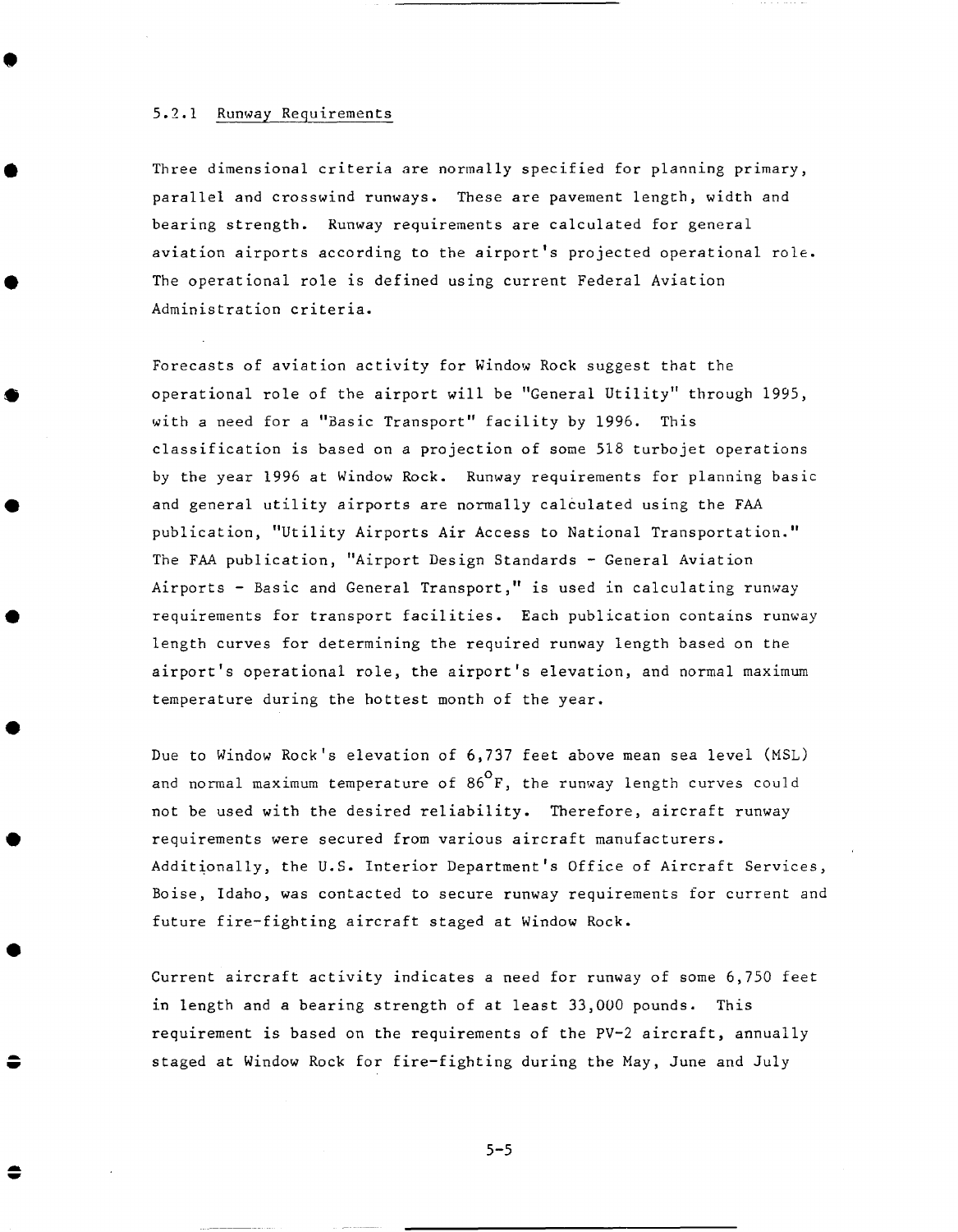timeframe. Future (1996) requirements indicate the same runway length, but an increase in bearing strength to 60,000 pounds. Exhibit 5-2 presents the calculated runway requirements for Window Rock Airport.

Planning guidelines suggest that, given a primary basic transport (BT) runway, the need for a crosswind runway should be evaluated, assuming a 15 mph maximum allowable crosswind component. Further, the guidelines recommend that sufficient runways of differing orientations be planned so that the airport will achieve a 95 percent all-weather wind coverage. Wind coverage is that percent of the time for which operations are considered safe due to acceptable crosswind components.

The closest weather station to Window Rock recording wind data is located at Gallup Municipal Airport, Gallup, New Mexico. It is approximately twenty (20) miles southeast of Window Rock. Discussions with the Chief Pilot, Navajo Aviation Authority, and other pilots at Window Rock Airport suggest that wind conditions at Window Rock are comparable to Gallup. Therefore, the Gallup wind rose was used to evaluate runway orientation and wind coverage.

Data obtained from the Gallup Municipal Airport layout plan revealed that a runway orientated  $050^{\circ}/230^{\circ}$  will have the desired 95 percent all-weather wind coverage assuming a maximum crosswind component of 15 mph. Achieving this runway orientation in the Black Creek Valley, however, is not considered feasible. The narrow width of the valley, combined with the rapid rise in elevation of the surrounding mountains, suggest that a  $050^{\circ}/230^{\circ}$  runway orientation would place aircraft operations directly into and over the Chuska Mountains and Defiance Plateau.

Recognizing this topographic constraint, the existing Window Rock runway has an orientation of 020 $^{\circ}$ /200 $^{\circ}$ . This orientation provides a 91.0% wind coverage, assuming the 15 mpb. maximum allowable crosswind component. This orientation appears to provide the highest achievable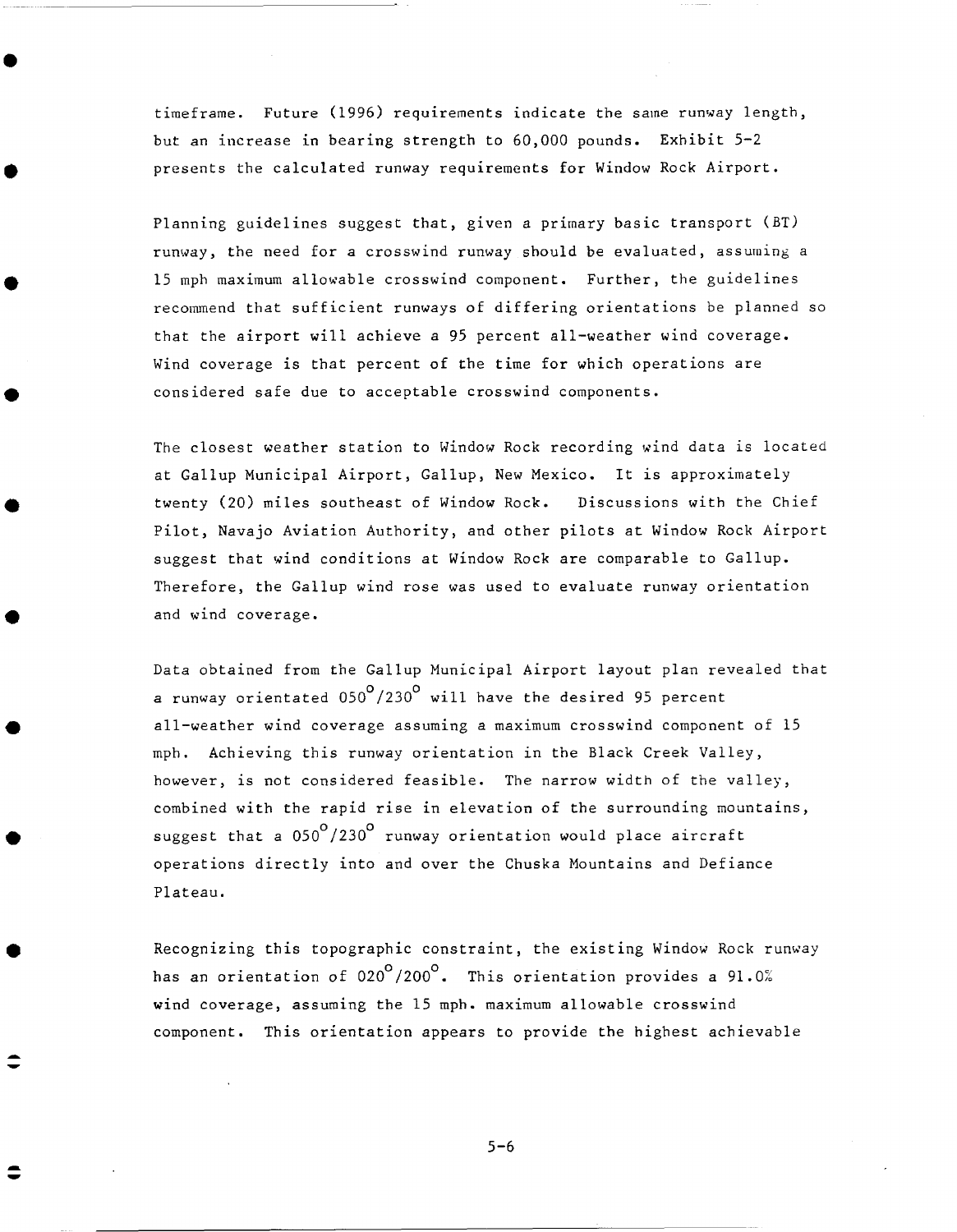## RUNWAY REQUIREMENTS

|                           | PLANNING PERIOD |           |           |
|---------------------------|-----------------|-----------|-----------|
| $\sim$                    | 1980-1985       | 1986-1990 | 1991-2000 |
| RUNWAY                    |                 |           |           |
| Length (feet)             | $6,750*$        | 6,750     | 6,750     |
| Width (feet)              | $75*$           | 75        | 100       |
| Strength (000 pounds (S)) | $33*$           | 33        | 60        |

 $(S)$  - Single Wheel Loading

♠

 $\hat{=}$ 

 $\Rightarrow$ 

 $\bar{\mathbb{U}}$ 

 $\tilde{\mathbb{C}}$ 

 $\ddot{\phantom{a}}$ 

\*Current runway is 7,000 feet long, 80 feet wide, and has a bearing strength of 30,000 pounds.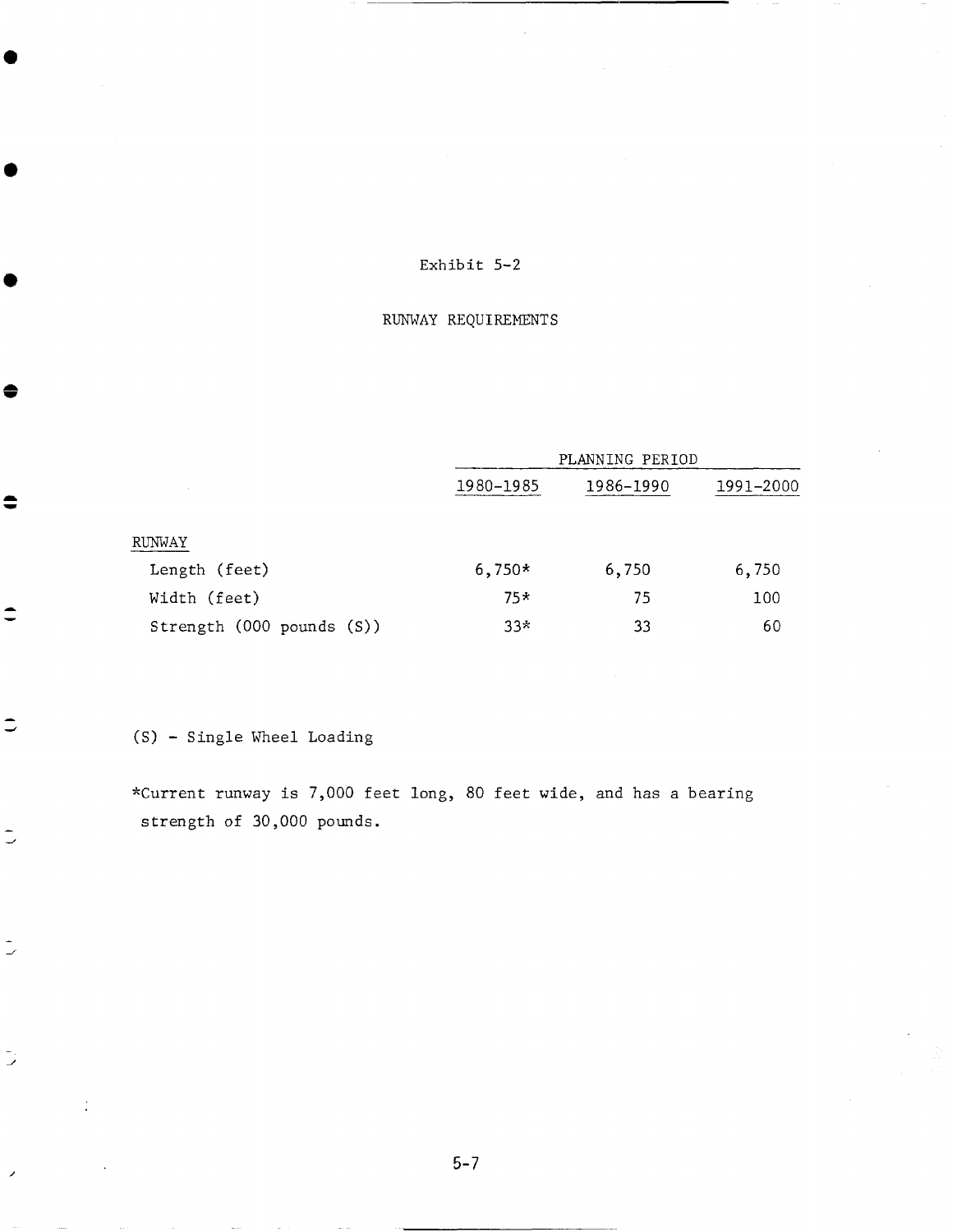wind coverage without creating an operational conflict with the surrounding topography. As such, while a crosswind runway appears desirable, it does not appear operationally feasible.

## 5.2.2 Air Navigation Aids

€

Air navigation aids directly affecting airport operations can be classified as either a transition or approach aid. Transition aids provide guidance to pilots during the period of transition from departure to enroute, and enroute to approach phase of flight. Approach aids provide guidance during the approach to landing and are often used for departure guidance.

Transition aid requirements of pilots operating aircraft into and out of Window Rock Airport will be satisfied by transition aids located at Gallup Municipal Airport. During transition, electronic guidance will be provided by the existing VOR (Very High Frequency Omnidirectional Range Station), supplemented by instructions issued by the Gallup Air Traffic Control Tower and Approach Control Facility. These transition aids will be sufficient to meet the projected long-range aircraft activity at Window Rock. Installation of an air traffic control tower will not be required, nor justified, using current FAA planning criteria.

Approach aid requirements are determined as a function of the requirement for instrument approach procedures. This functional relationship occurs because many instrument approach procedure requirements are usually satisfied by a single approach aid. Instrument approach procedures are procedures that pilots follow when approaching to land during inclement weather conditions. The pilots' needs are based on the prevailing wind direction, ceiling (height of cloud cover above ground) and visibility.

Currently, a non-precision approach to Runway 02 exists utilizing a circling approach off the Gallup VOR.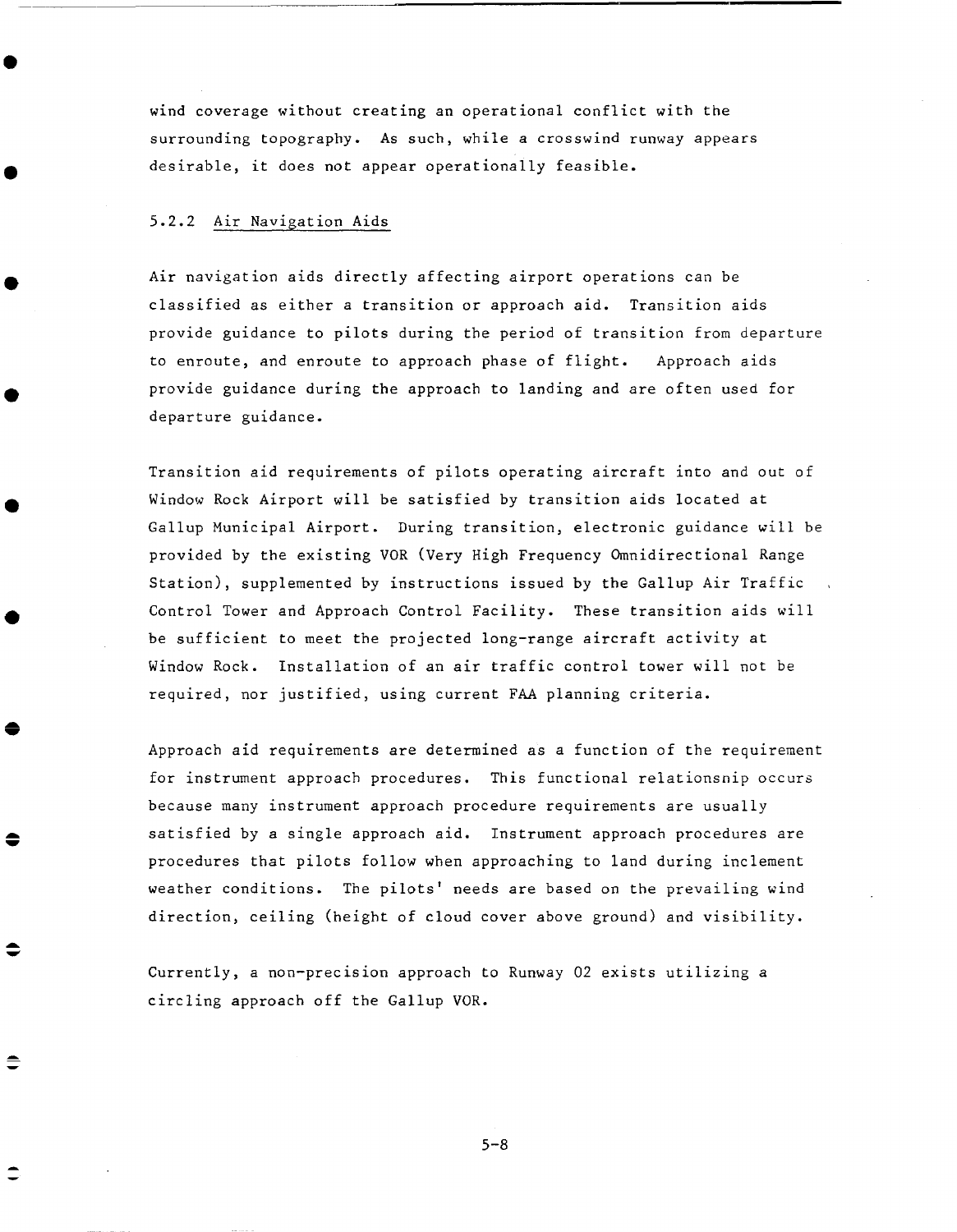The installation of an instrument landing system (ILS) will be neither justifiable nor eligible for federal financial assistance based on the forecast of instrument approaches.

In addition to the instrument air navigation aids, a VASI-2 (two-box visual approach slope indicator) is required for each runway end to enhance safety during visual flight weather.

#### 5.2.3 Airspace Analysis

An airport's airspace is analyzed with respect to two primary concerns: interaction with surrounding airports, and obstruction clearance requirements. The former concern--interaction with surrounding airports--occurs when the airspace reserved for aircraft arriving and departing one airport must be shared with airspace reserved for aircraft arriving and departing another airport. The airspace interaction, if any, can determine a particular airport's capacity by controlling the number of airfield arrivals and/or departures. Investigation of Window Rock Airport's airspace revealed that there are no current or anticipated airspace interactions between Window Rock and any other existing airport.

The latter concern--obstruction clearance requirements--is not the clearance requirements per se, but effect of obstructions on the height above touchdown. The height above touchdown (HAT), the altitude to which a pilot may descend without visual reference to the ground, is specified in instrument approach procedures and determines to a great extent the IFR capacity or bours the airport is open during IFR weather conditions. Having an objective of a 350-foot HAT and 600-foot visual flight rule (VFR) traffic pattern altitude, an obstruction analysis was undertaken, applying design criteria for instrument approaches, instrument departures and VFR traffic patterns contained in the United States Standard for Terminal Instrument Procedures (TERPS) and the Flight Procedures and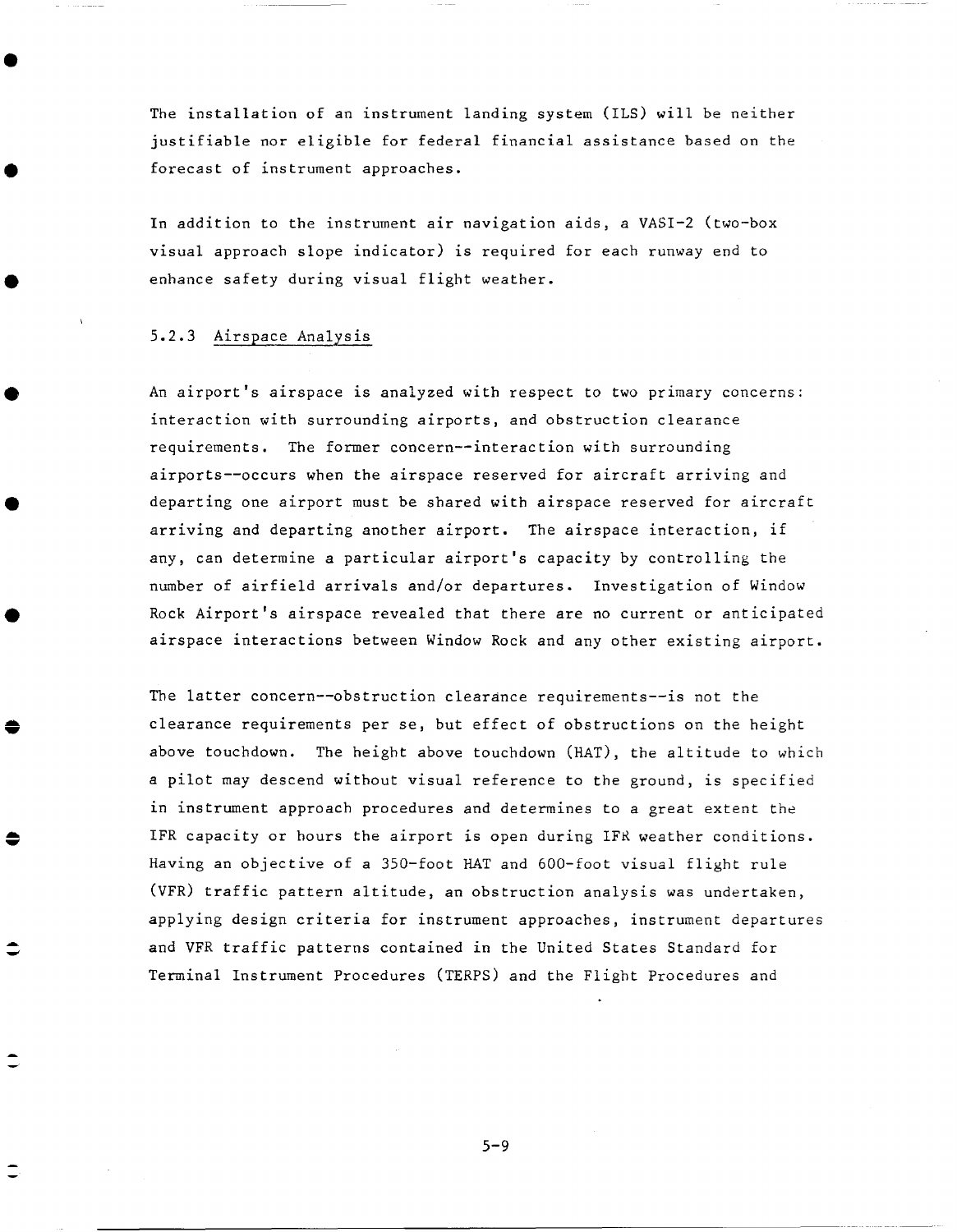Airspace Handbook. The analysis indicates that, due to the close proximity of the Chuska Mountains to the airport, the optimum achievable minimums are 860 feet and I-1/4 miles.

### 5.2.4 Airfield Capacity

Capacity of an airfield is measured by the number of aircraft movements (takeoffs and landings) that can be accommodated, assuming an average tolerable level of delay. The assumption used in this study is that airfield capacity is reached when delays to aircraft departures average two minutes during the two adjacent peak hours of the week. The requirement for additional airfield capacity is identified by comparing the estimated long-range capacity of the initial airfield to the forecast of aircraft movements. Both hourly and annual demand/capacity comparisons are made to determine any required taxiway and runway improvements.

The assumptions for the calculation of Window Rock Airport's initial airfield long-range capacity are presented in Exhibit 5-3. Given these assumptions, the VFR Practical Hourly Capacity (PHOCAP) was calculated to be 118 aircraft movements, and the IFR PHOCAP was calculated to be 53 aircraft movements. Assuming that peaking will occur according to public desire, the long-range Practical Annual Capacity (PANCAP) was calculated to be  $166,000$  aircraft movements, and the Planning PANCAP to be  $132,800$ aircraft movements. The Planning PANCAP (80% of PANCAP) is the point at which the FAA recommends that additional airfield capacity becomes available for use.

A comparison of the forecast annual demand (38,780) and the airfield capacity (166,000) shows that a single runway will provide sufficient capacity to accommodate the long-range forecast demand for Window Rock Airport and a significant time thereafter.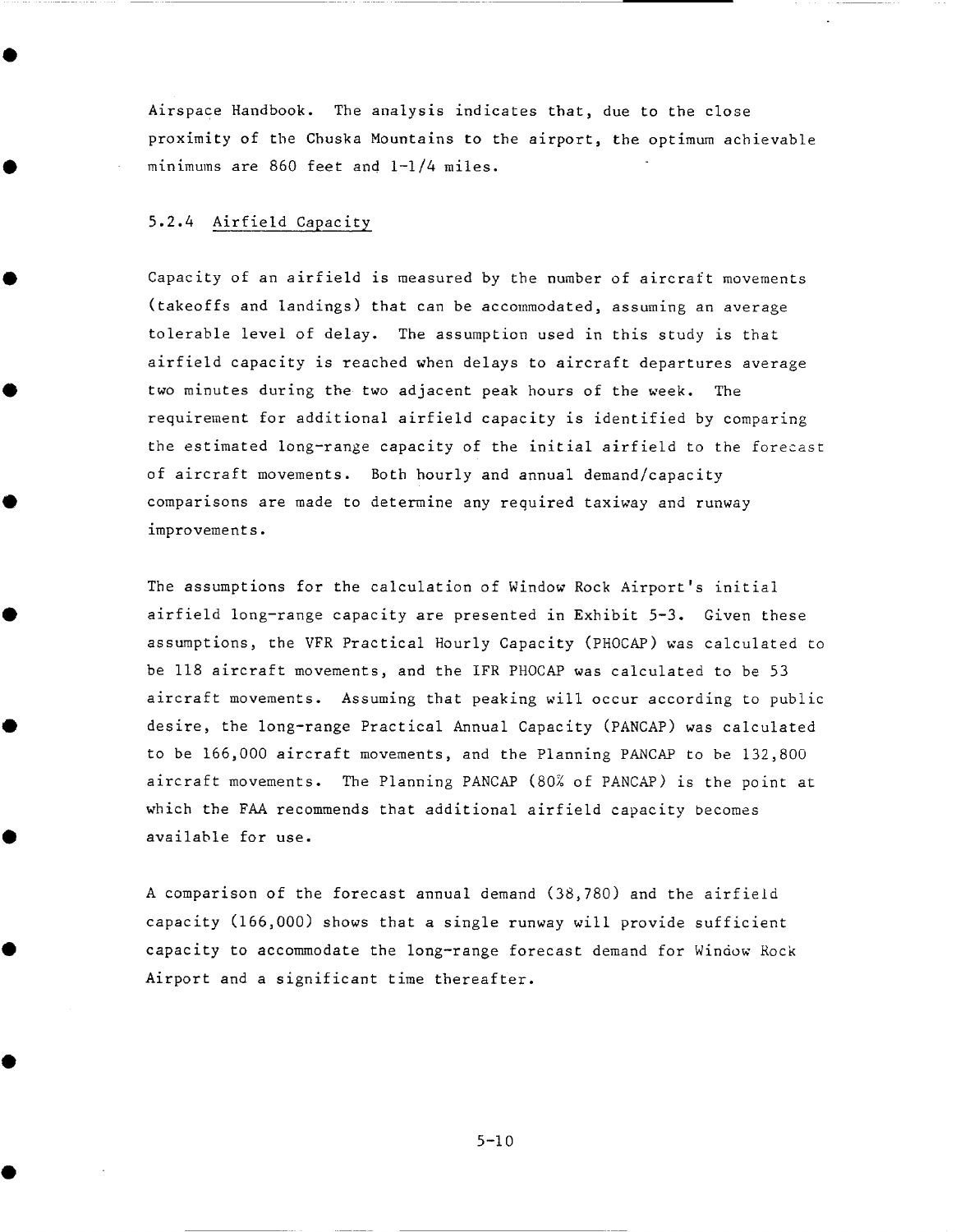$\Delta \sim 1$ 

# ASSUMPTIONS FOR THE CALCULATION OF AIRFIELD CAPACITY

|                     | 2000               | 2000             |
|---------------------|--------------------|------------------|
| . AIRCRAFT CLASS    | AIRCRAFT MOVEMENTS | AIRCRAFT MIX (%) |
|                     |                    |                  |
| С                   | 640                | 1.7              |
| D & E               | 38,140             | 98.3             |
|                     |                    |                  |
| TOTAL               | 38,780             | 100.0            |
|                     |                    |                  |
| TOUCH & GO ACTIVITY | 24,960             | 64.0             |

• NDB INVESTMENT APPROACH PROCEDURE

Source: PRC Speas

●

 $\hat{\mathbf{z}}$ 

 $\Rightarrow$ 

 $\tilde{\mathbb{C}}$ 

 $\frac{1}{2}$ 

 $\overline{\phantom{a}}$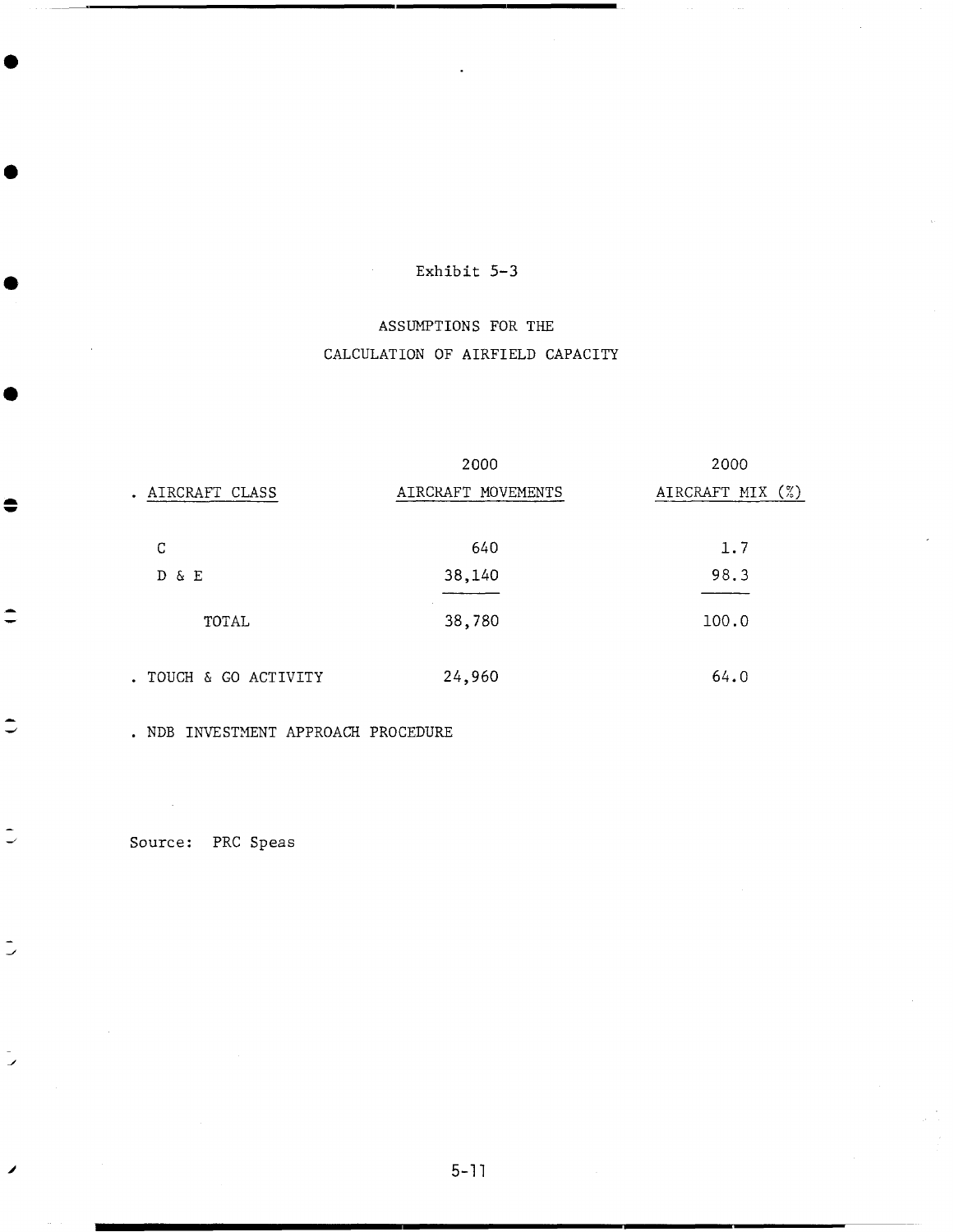#### 5.3 LANDSIDE SYSTEM

The airport landside system is comprised of all facilities supporting the movement of passengers and goods between the community's ground transportation system and the airport's airside system, and also any facilities used in the maintenance or protection of those facilities. For Window Rock Airport, these facilities are grouped according to two basic landside components: (I) general aviation facilities, and (2) airport support. Although both components must work together to facilitate the orderly movement of passengers and goods, the facility requirements associated with each component are calculatea separately.

#### 5.3.1 General Aviation Facilities

€

The general aviation landside system is normally comprised of competing privately-owned fixed-base operators (FBO's). The FBO's usually provide one or more of the basic general aviation services. These include: aircraft storage, fueling, maintenance, aircraft charter and rental or flight instruction. Facilities needed to support these services include automobile parking, pilot and passenger lounges, office space, classrooms, maintenance hangars, aircraft parking aprons and indoor aircraft storage.

General aviation facility requirements at Window Rock Airport will to a great extent be dependent on the number and type of FBO's conducting business at the airport. Therefore, prior to calculation of facility requirements, it is necessary to estimate the number of FBO's expected. At low-to-medium activity airports such as Window Rock, an FBO must provide all the basic services to remain competitive and financially viable. The primary factor determining the number of FBO's tbat will conduct business is the size of the total market, most commonly measured by the number of based aircraft.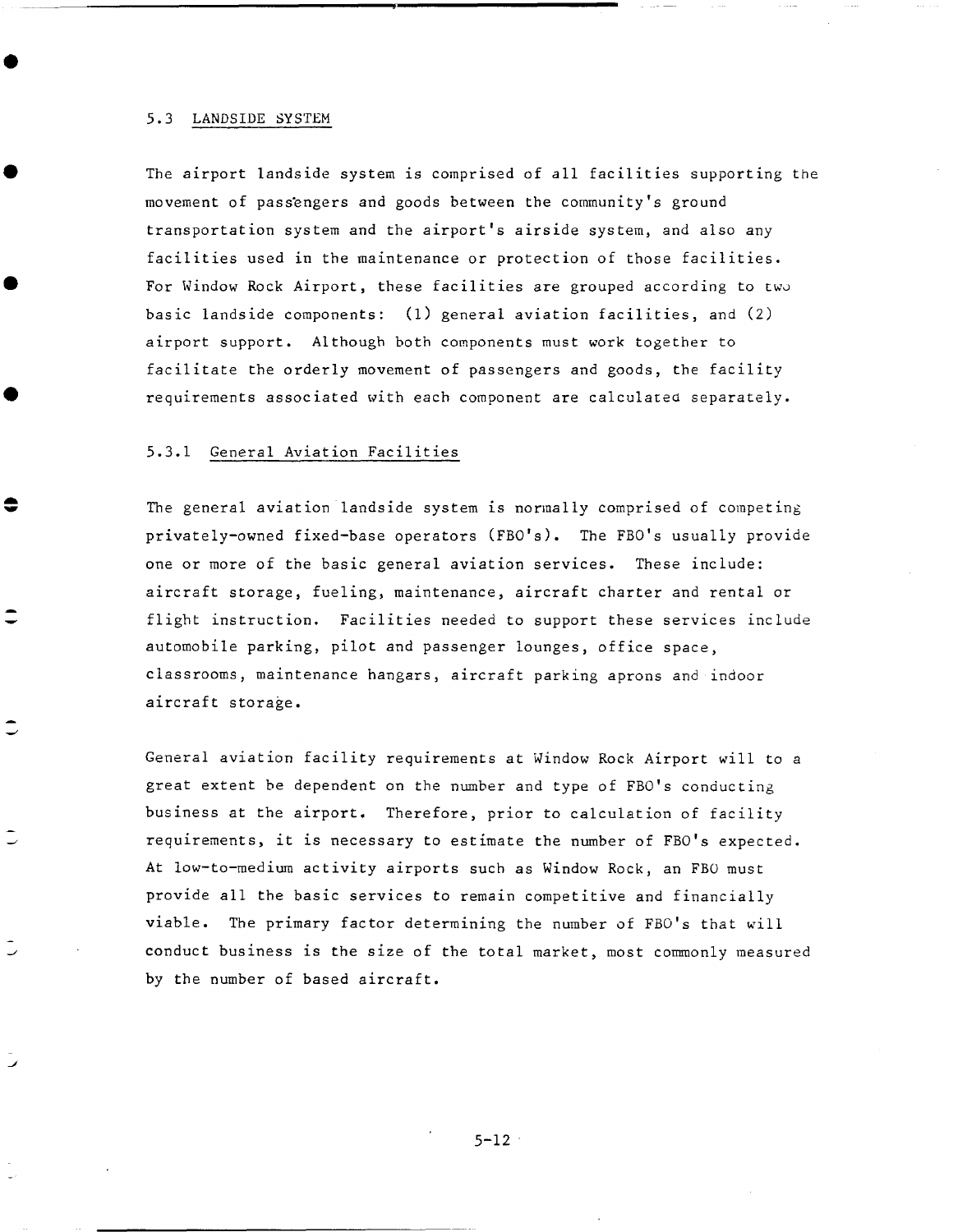Recognizing that based aircraft are forecast to grow from a current 25 (1979) to 74 (2000), it can be said with confidence that at least one FBO will continue business at the airport. Additioually, it is expected that a second FBO will initiate business during the long-range planning period. Clearly, demand is not forecasted to support a third FBO. Consequently, general aviation facility requirements should be planned for two FBO sites--one redeveloped now, and the second during the long-range planning period. This should not be construed, however, as a recommendation for the airport management to encourage development of only one FBO prior to 1985. Quite the contrary, airport management should strive to fulfill the second FBO site as soon as possible.

Facility requirements were calculated for each FBO and each planning period: short-range (1981-85), intermediate (1985-1990), and long-range (1991-2000). In each case, the facility requirements were calculated to satisfy the demand projected for the end of the planning period.

Weather conditions, investment incentives and the attitude of local aircraft owners determine the proportion of indoor aircraft storage spaces to the number of based aircraft at any particular airport. As an airport develops, the latter two criteria change, usually resulting in a changing proportion of indoor storage spaces to based aircraft. Planning of general aviation facilities at an existing airport typically is guided by the extrapolation of the proportion trend. However, at Window Rock, the opportunity to construct hangar facilities has not been afforded any existing or prospective aircraft owner. As a result, individuals basing their aircraft at the facility have had to allow their aircraft to stana exposed to the elements and the Navajo Tribe has foregone potential airport revenues.

For purposes of this study, therefore, facility plans are drawn to provide the greatest flexibility--that is, plans are drawn such that the FBO will have the option to build a higher percentage of indoor or a higher percentage of outdoor storage spaces. To guide facilities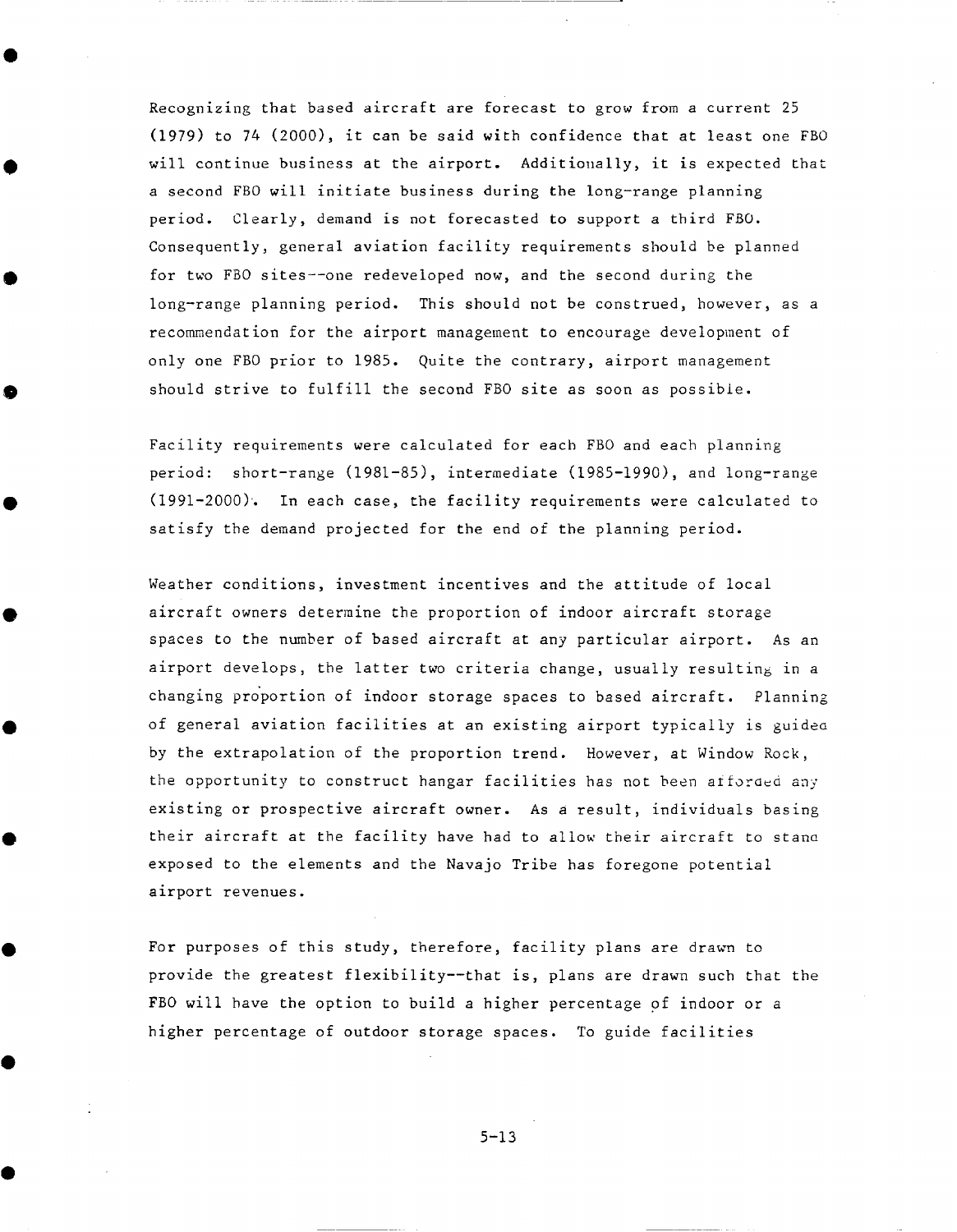planning, facility requirements have been calculated assuming that a maximum of 75% of the based aircraft will require indoor storage and a maximum 60% will require outdoor storage. A second unknown that arises is the question of how many aircraft the second FBO will attract away from the first. For purposes of facility planning, the FBO B has been assumed to attract 50% of the based aircraft; however, facilities for FBO A have been calculated assuming that FBO B never develops, just to prepare for that possible event.

The calculated facility requirements for secondary facilities planning are presented in Exhibit 5-4. Indoor storage requirements were calculated, assuming that each FBO will construct one conventional hangar for the purposes of providing maintenance and that each conventional hangar will also provide indoor storage for nine aircraft. Tee hangar requirements were calculated for aircraft requiring indoor storage and not accommodated in conventional hangars. Aircraft parking apron tie-down position requirements were calculated, assuming that one position is needed for each based aircraft not desiring indoor storage, plus one for each busy hour transient itinerant movement. It was assumed that the Navajo Tribe would continue to hangar tribal aircraft in separate facilities.

Terminal building space (pilot and passenger lounges, Offices, classrooms, etc.) requirements were calculated by relating floorspace to the number of busy-hour pilots and passengers. Busy-hour pilots and passengers were estimated by applying a factor of 1.8 to the forecast busy-hour aircraft movements. Annual enplanements are estimated assuming an average of three occupants per itinerant departures. A unit figure of 49 square feet per person was applied. Automobile parking requirements were calculated by assuming that 1.3 spaces are needed for each busy-hour pilot and passenger and that each space requires 35.5 square yards of pavement including roadways.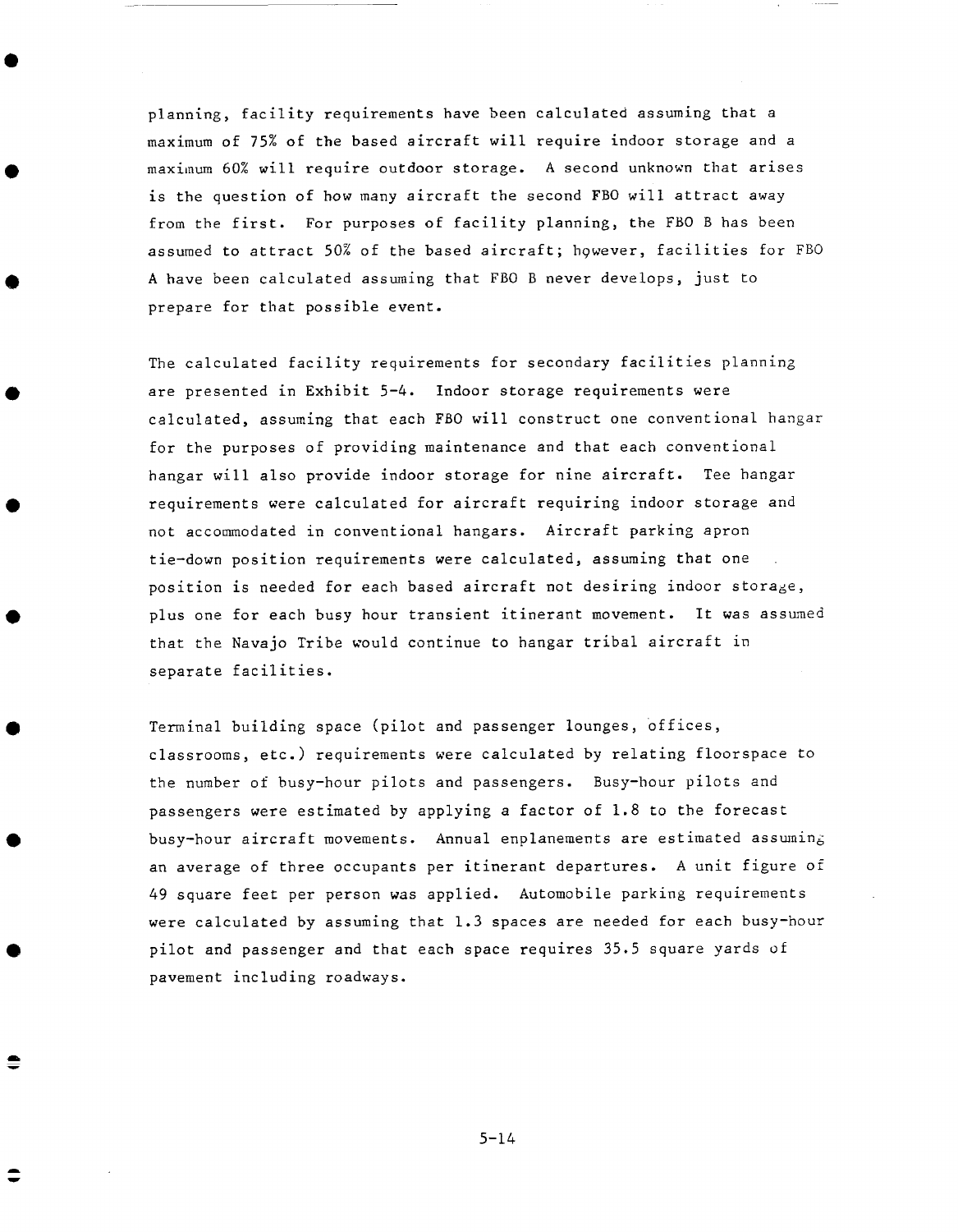# FACILITY REQUIREmeNTS LANDSIDE SYSTEM

|                                  | PLANNING PERIOD |           |              |
|----------------------------------|-----------------|-----------|--------------|
|                                  | 1981-1985       | 1986-1990 | 1991-2000    |
| FACILITIES DESIGN DEMAND         |                 |           |              |
| Navajo Tribal Aircraft           | 5               | 5         | 5            |
| Total Based Aircraft             | 29              | 42        | 69           |
| Busy Hour Transient Aircraft     | $\overline{2}$  | 3         | 5            |
| Total Storage Positions Required | 36              | 50        | 79           |
| Busy Hour Pilots & Passengers    | 16              | 25        | 40           |
| FIXED BASE OPERATOR (A)          |                 |           |              |
| Conventional Hangars             | 1               | 1         | $\mathbf{1}$ |
| Conventional Hangar Spaces       | 9               | 9         | 9.           |
| Tee Hangars                      | 13              | 23        | 43           |
| Aircraft Tiedown Positions       | 19              | 28        | 43           |
| Terminal Building (SF)           | 784             | 1,225     | 1,960        |
| Auto Parking Spaces              | 21.             | 33        | 52           |
| Auto Parking Area (SY)           | 746             | 1,172     | 1,420        |
| FIXED BASE OPERATOR (B)          |                 |           |              |
| Conventional Hangars             |                 |           | 1            |
| Conventional Hangars Spaces      |                 |           | 9            |
| Tee Hangars                      |                 |           | 17           |
| Aircraft Tiedown Positions       |                 |           | 23           |
| Terminal Building (SF)           |                 |           | 980          |
| Auto Parking Spaces              |                 |           | 26           |
| Auto Parking Area (SY)           |                 |           | 923          |

Source: PRC Speas ,

●

●

 $\bullet$ 

 $\bullet$ 

 $\Rightarrow$ 

 $\Rightarrow$ 

 $\ddot{\circ}$ 

 $\tilde{\mathbb{L}}$ 

 $\frac{1}{2}$